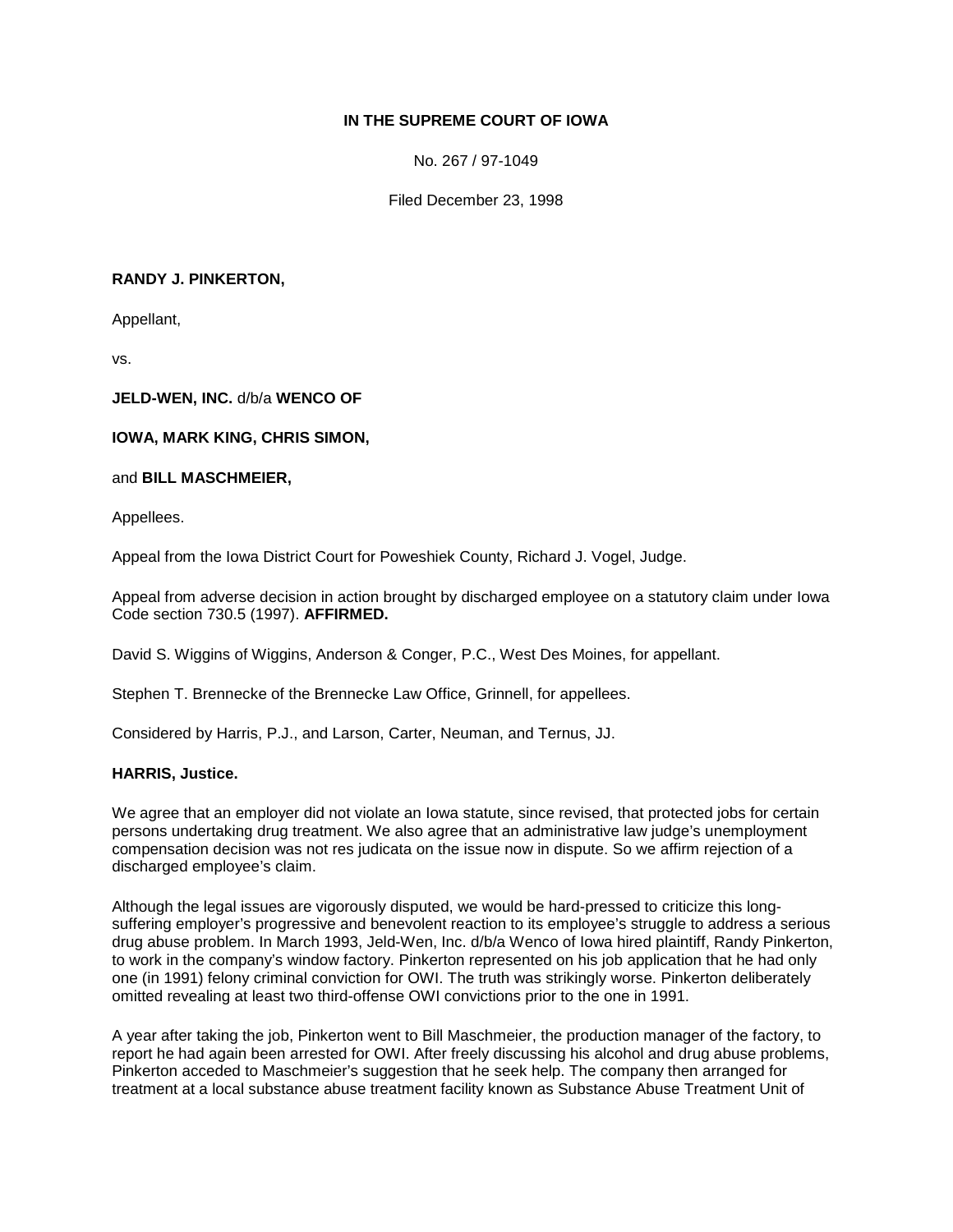Central Iowa (SATUCI). Pinkerton reported to SATUCI for evaluation and then initiated a course of treatment that was to last eleven months. Treatment was funded by insurance provided through Wenco.

To say the least the treatment program was not conspicuously successful. Pinkerton overdosed on methamphetamine in November 1994 and, by April 1995, started drinking again. Pinkerton was fired, but Wenco still did not give up on him. His supervisor said his job would be available when he completed the treatment program, still in progress. The promise was kept. He was rehired and passed a preemployment drug screen at that time. Pinkerton was assigned to operating forklifts, moving glass window products in the factory. Because forklifts are dangerous, operators must use good judgment and extreme care to avoid accidents.

Notwithstanding Wenco's patience and the responsibilities demanded by the job, Pinkerton was intoxicated when he reported for work on October 25, 1995. When he began operating a forklift, it became obvious that he was a threat to his fellow workers. Because of his behavior and appearance Pinkerton's coemployees suspected that he was under the influence of alcohol or drugs. On Wenco's demand, a drug screen was conducted, the only one to which Pinkerton did not voluntarily submit. He tested positive for codeine, morphine, and opiate metabolites.

Pinkerton was again fired and thereafter applied for unemployment benefits. A job service representative denied unemployment benefits but an administrative law judge reversed on appeal. The reversal was based on a finding that Wenco discharged Pinkerton solely because he tested positive for drugs on the specimen taken October 25, 1995. The administrative law judge found Wenco failed to comply with Iowa Code section 730.5(3)(f) (1997) and determined Pinkerton should receive unemployment benefits.

Pinkerton later filed this petition against Wenco and individual officers for relief under Iowa Code section 730.5. Because the claim against the individuals is derived from their association with Wenco, all defendants will be referred to in the singular as Wenco. The matter is before us on Pinkerton's appeal from the district court's rejection of this suit following a bench trial.

I. Our review of the challenged legal determinations of the district court is on error. Iowa R. App. P. 4. Pinkerton also sought injunctive relief which would be a matter in equity which we review de novo. Iowa R. App. P. 4; *State ex rel. Department of Human Servs. v. Antle*, 433 N.W.2d 42, 43 (Iowa App. 1988).

II. Pinkerton challenges the trial court's refusal to hold his claim was already established in the unemployment compensation proceeding because the favorable decision of the administrative law judge was res judicata as to this suit.

A final adjudicatory decision of an administrative agency is regarded res judicata the same as if it were a judgment of the court. *State ex rel. Department of Natural Resources v. Shelley*, 512 N.W.2d 579, 580 (Iowa App. 1993). Iowa law regarding claim preclusion closely follows the Restatement (Second) of Judgments. *Shumaker v. Department of Transp.*, 541 N.W.2d 850, 852 (Iowa 1995). Res judicata principles however have exceptions. On the basis of the scheme-of-remedies exception we affirm the trial court's refusal to apply res judicata principles here. It is explained in Restatement (Second) of Judgments section 83(3) this way:

> An adjudicative determination of a claim by an administrative tribunal does not preclude relitigation in another tribunal of the same or a related claim based on the same transaction *if the scheme of remedies permits assertion of the second claim notwithstanding the adjudication of the first claim*.

(Emphasis added.) We applied the scheme-of-remedies exception *In re Kjos*, 346 N.W.2d 25 (Iowa 1984), noting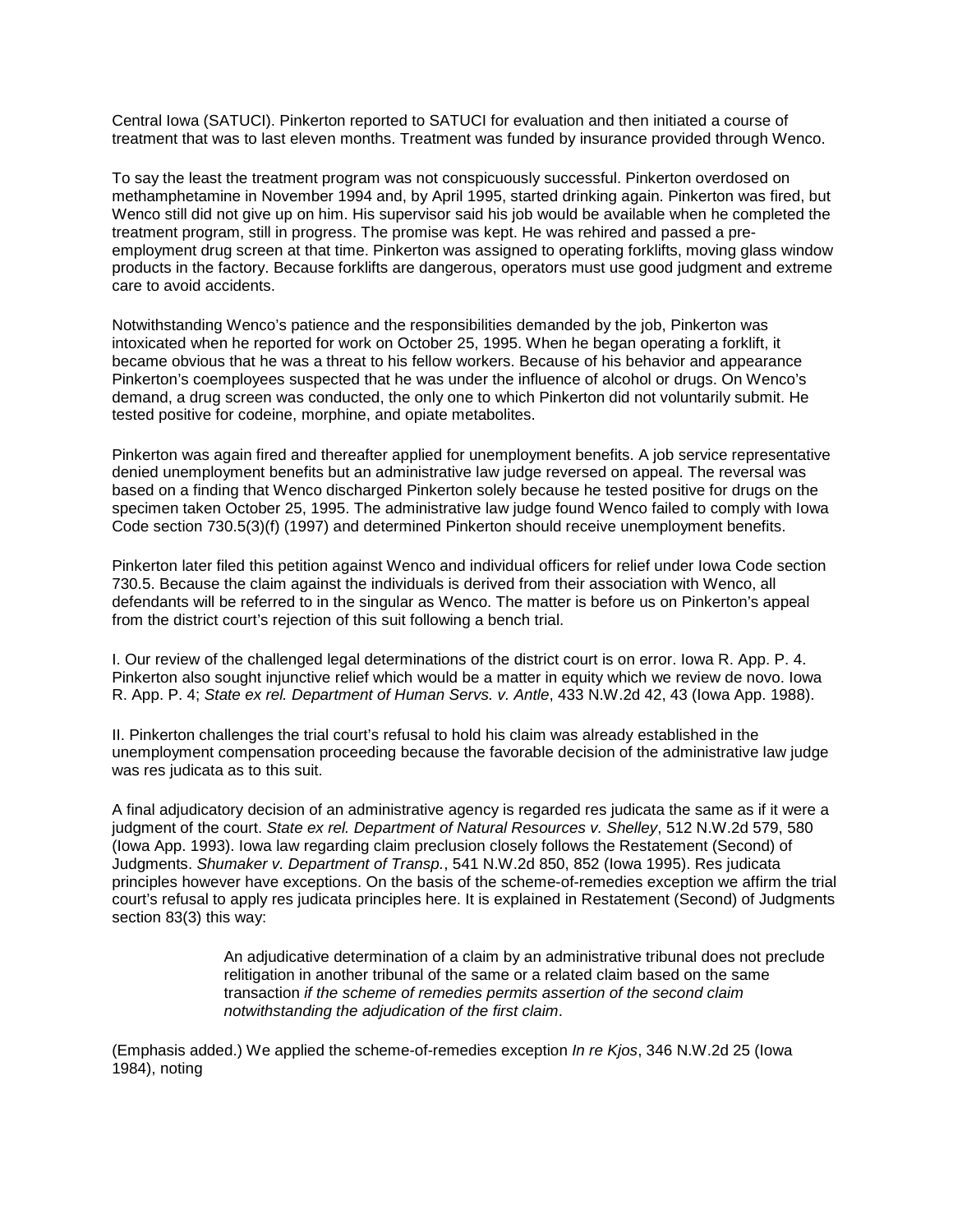that by establishing one administrative remedy for challenging the discharge and a separate remedy for seeking unemployment compensation the legislature has provided a scheme of remedies in which an adjudication of one claim will not bar the other. This case thus falls within the common scheme of remedies exception in Restatement (Second) of Judgments § 83(3).

#### *Id.* at 29.

It would be poor policy to depart from that view in the present case, and we decline to do so. Employers should be encouraged to yield readily to an administrative award of unemployment benefits. Hardship would result to unemployed workers if employers, out of fear of unanticipated collateral consequences, felt impelled to exhaust all appeals in what should be a simple and largely informal administrative inquiry. The trial court correctly rejected Pinkerton's res judicata argument.

III. Pinkerton's theory of recovery is based on Iowa Code section 730.5[.\[1\]](http://www.iowacourts.gov/About_the_Courts/Supreme_Court/Supreme_Court_Opinions/Recent_Opinions/19981223/97-1049.asp?Printable=true#fn1) In its ruling, the trial court succinctly described the provision this way:

> As originally enacted, section 730.5 provided in relevant part that if a drug screen is returned positive the employer shall provide substance abuse evaluation and treatment with costs apportioned as provided under the employee benefit plan or at employer expense. If an employee whose drug test indicates the presence of alcohol or a controlled substance undergoes substance abuse evaluation and successfully completes substance abuse treatment, if recommended by the evaluation, [the] employer shall take no disciplinary action against the employee. This section does not restrict an employer's ability to prohibit the use of alcohol or controlled substances during work hours or to discipline employees for being under the influence of alcohol or controlled substances during work hours. This section may be enforced through a civil action. . . . An employee discharged, disciplined, or otherwise discriminated against in violation of this section shall be compensated by the employer in the amount of any loss of wages and benefits arising out of the discrimination and shall be restored to the employee's previous position of employment.

Noting that it considered the statutory scheme conflicting and confusing, the court continued.

Section 730.5 sets forth general requirements for employers concerning drug testing. 730.5(3) categorizes instances in which an employer may require testing and what is required if test results are positive. It also sets forth testing obligations and the requirement for evaluation and treatment and the results if treatment is successfully completed. Subsection 4 refers to the type of drugs for which testing may be required. Subsection 5 states:

> This section does not restrict an employer's ability to prohibit the use of alcohol or controlled substances during work hours or to discipline employees for being under the influence of alcohol or controlled substances during work hours.

Pinkerton contends Wenco did not comply with section 730.5 when it did not again offer drug evaluation and treatment after the testing on October 25, 1995, the only time he tested positive on an employerrequested drug screen. To subscribe to this view would effectively ignore Wenco's statutory right under Code section 730.5(5) to fire him for being under the influence of alcohol or controlled substances while on the job. It would also require us to punish, rather than reward, Wenco for its benevolent approach in helping Pinkerton face up to his frailties.